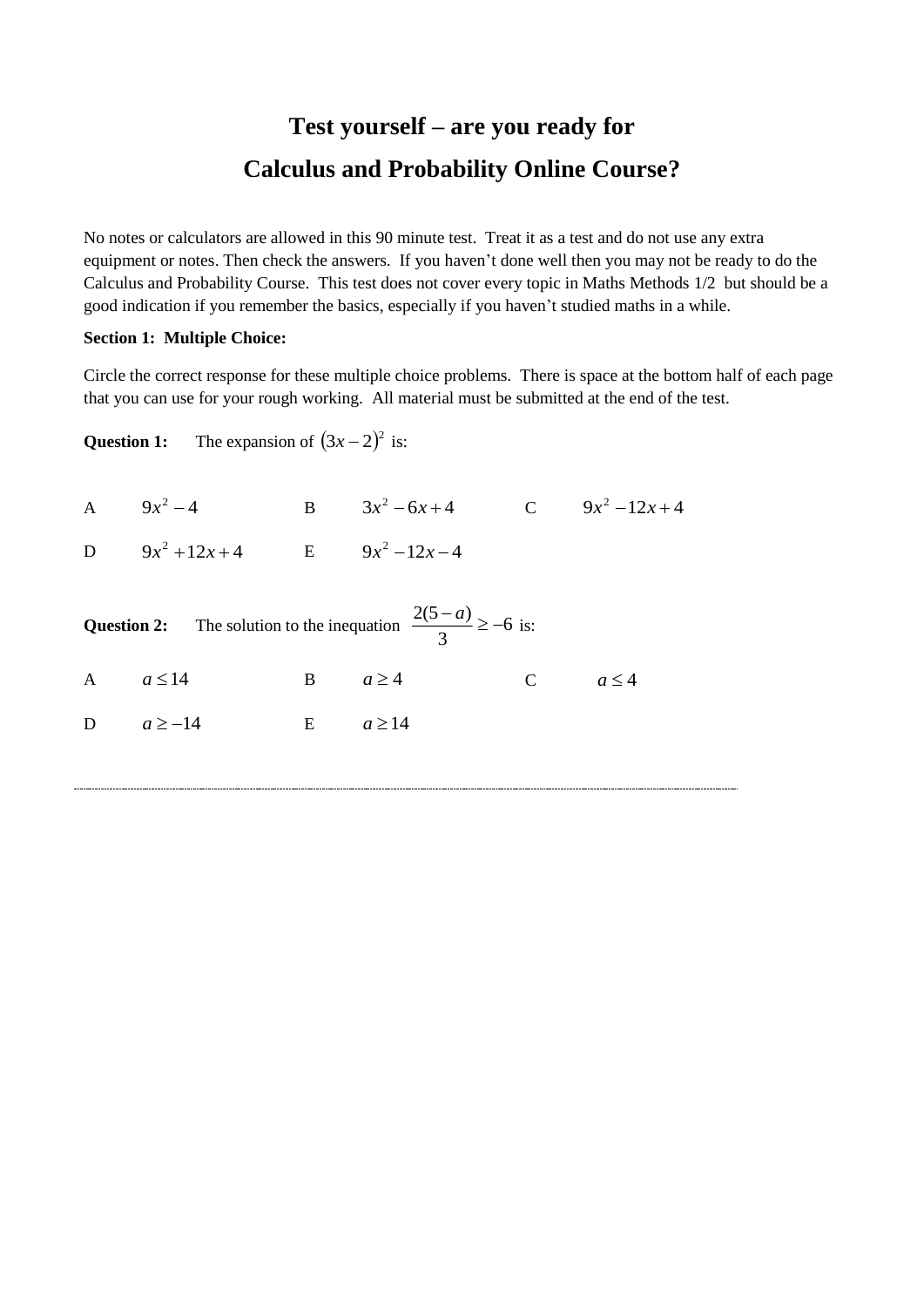| Question 3: | The solution(s) of the equation $6x^2 - x - 15 = 0$ are: |  |
|-------------|----------------------------------------------------------|--|
|             |                                                          |  |

A  $x = -\frac{5}{3}, x = \frac{3}{2}$  B  $x = \frac{5}{3}, x = -\frac{3}{2}$  C  $x = 1, x = -\frac{5}{2}$ D  $x=15$ ,  $x=0$  E  $x=5$ ,  $x=-3$ 

**Question 4:** Transposing (or re-arranging) the equation  $2x + 5y = 15$  to make *y* the subject gives:

|                          | A $y=3-\frac{2}{5}x$ B $y=\frac{5}{2}x+7.5$ C $y=15-2x$ |  |
|--------------------------|---------------------------------------------------------|--|
| D $y = \frac{2}{5}x + 3$ | E $y = 5(15-2x)$                                        |  |

|              |  |   | <b>Question 5:</b> The solution of the equation $2x = \frac{3x}{2} - 4$ is: |           |  |
|--------------|--|---|-----------------------------------------------------------------------------|-----------|--|
| $A \qquad 4$ |  | B | $-2$                                                                        | $C \t -8$ |  |
| $D \t1$      |  | E |                                                                             |           |  |
|              |  |   |                                                                             |           |  |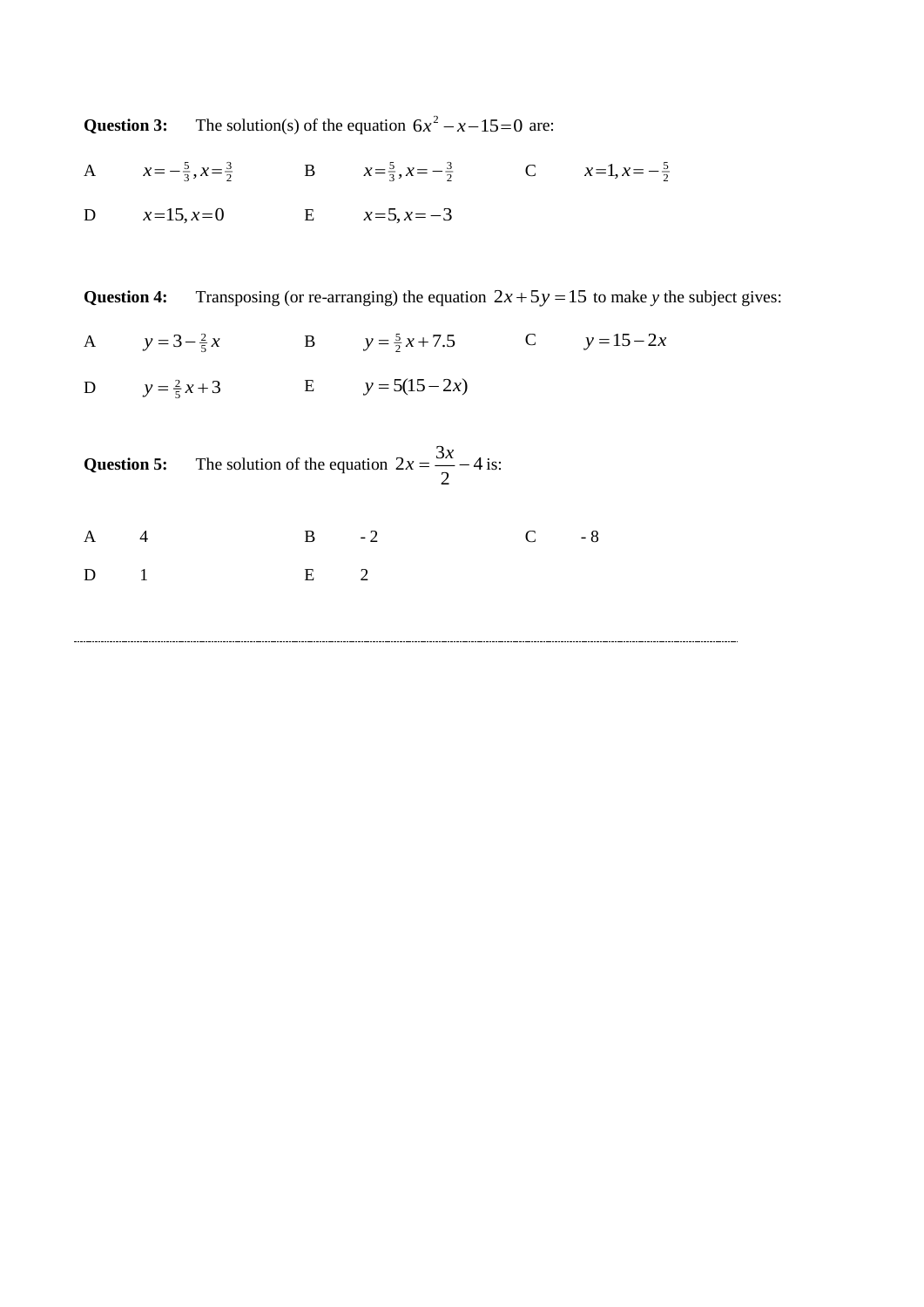|                    |            |              |                                                                                               |                                 | <b>Question 6:</b> The value of h in the expression $A = \frac{1}{2}h(a+b)$ when $A = 40$ , $a = 3$ and $b = 7$ is |
|--------------------|------------|--------------|-----------------------------------------------------------------------------------------------|---------------------------------|--------------------------------------------------------------------------------------------------------------------|
| $\mathbf{A}$       | $\sqrt{5}$ | $\mathbf{B}$ | $\overline{4}$                                                                                | $\mathbf{C}$                    | $\overline{2}$                                                                                                     |
| ${\bf D}$          | 200        | E            | 8                                                                                             |                                 |                                                                                                                    |
| <b>Question 7:</b> |            |              | The remainder when $y = 3x^2 + 6x + 13$ is divided by $(x - 2)$ is:-                          |                                 |                                                                                                                    |
| $\bf{A}$           | 2          | B            | 37                                                                                            | $\mathbf C$                     | 13                                                                                                                 |
| $\mathbf D$        | 61         | $E_{\rm}$    | $22\,$                                                                                        |                                 |                                                                                                                    |
|                    |            |              | <b>Question 8:</b> If $(x-3)$ is a factor of $x^3 + ax^2 - x - 6$ then <b>a</b> is equal to:- |                                 |                                                                                                                    |
| $\mathbf{A}$       | 2          | $B \t -2$    |                                                                                               | $\mathcal{C}$<br>$\overline{1}$ |                                                                                                                    |
| $D \t -1$          |            | E            | $-6$                                                                                          |                                 |                                                                                                                    |
|                    |            |              |                                                                                               |                                 |                                                                                                                    |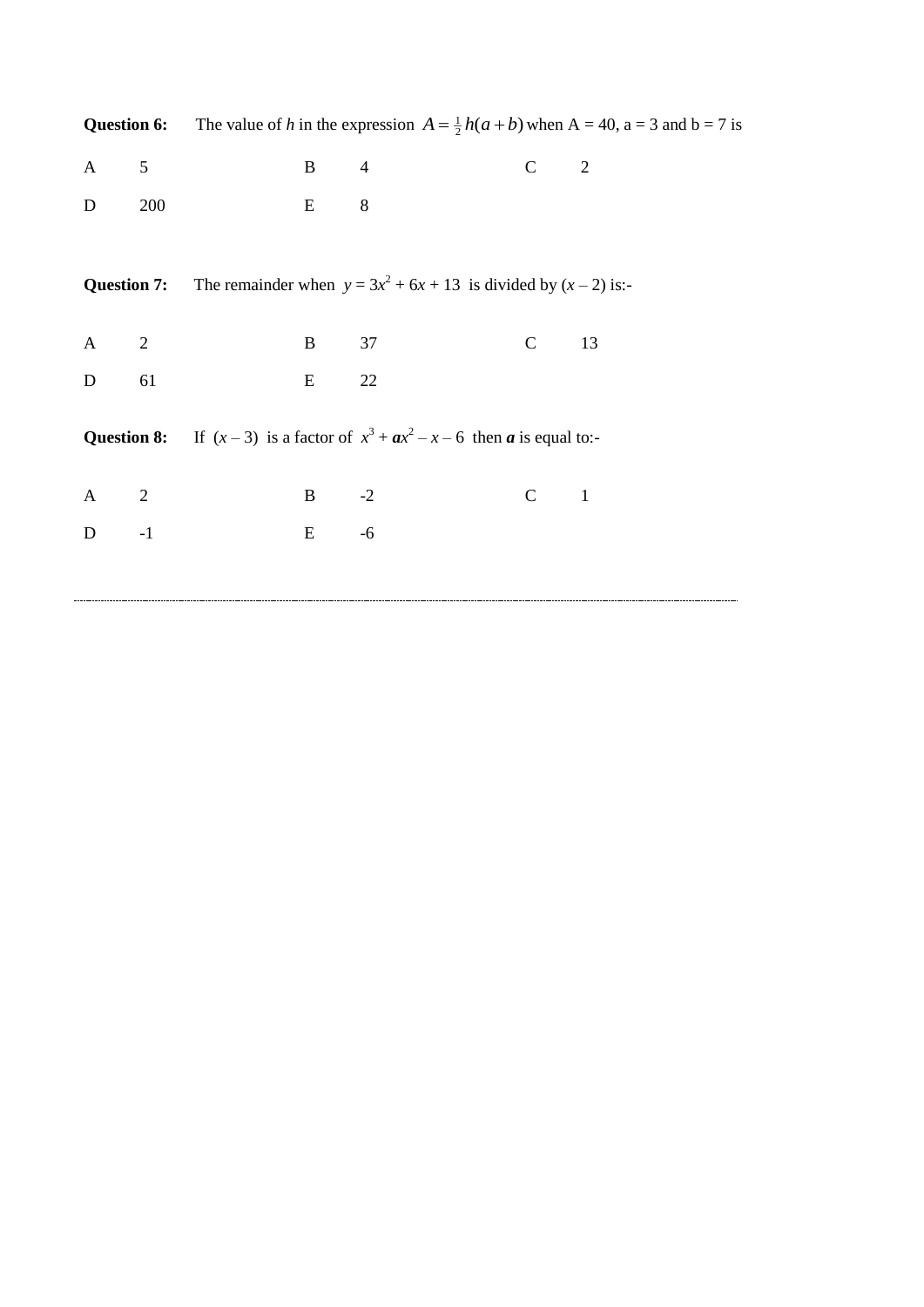**Question 9:** The point of inflexion of the graph  $y = 3(x + 2)^3 - 5$  is:

| A $(-2,5)$                   | $C = (-2, 5)$<br>B $(-2,-5)$ |  |
|------------------------------|------------------------------|--|
| D $(2, -5)$<br>$E = (-5, 2)$ |                              |  |

**Question 10:** The graph shown could have the equation:

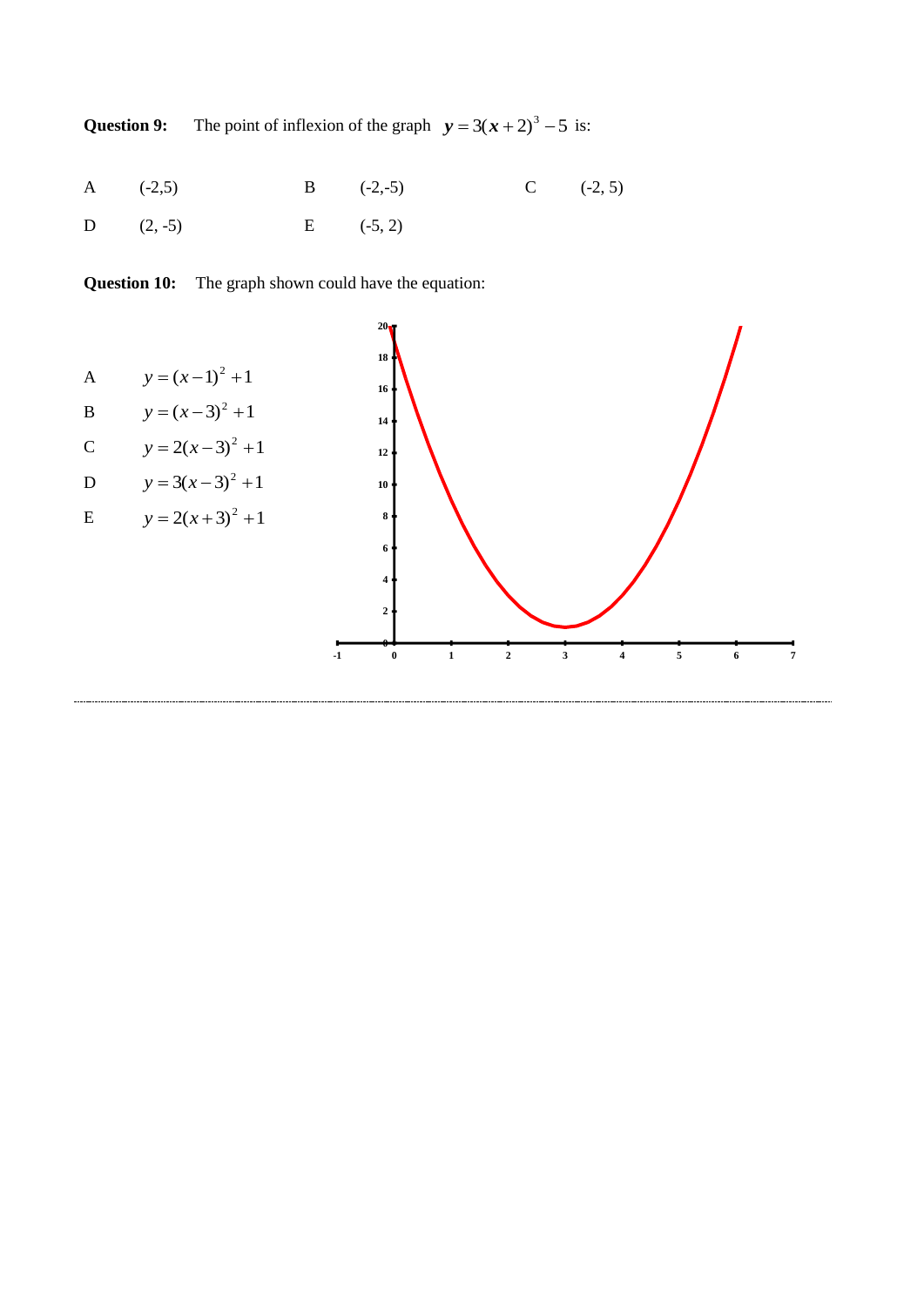**Question 11:** The result when you simplify  $\frac{(948)}{12}$  $(3ab)^4$  *ab*  $\frac{ab)^4}{a^2}$  is:

A 
$$
\frac{81a^4b^2}{a}
$$
 B  $\frac{3a^3}{b^2}$  C  $3a^3b^6$ 

D 2  $81a^3$ *b a* E  $81a^3b^6$ 

**Question 12:** The simplification of  $\sqrt{72} + \sqrt{75} - \sqrt{18}$  is:

A  $3\sqrt{2} + 3\sqrt{5}$  B  $\sqrt{129}$  C  $2\sqrt{6} + 3\sqrt{5} - 2\sqrt{3}$ D  $3\sqrt{2}+5\sqrt{3}$  E  $9\sqrt{2}+5\sqrt{3}$ 

|                  |       | <b>Question 13:</b> The simplification of $64^{-\frac{2}{3}}$ is: |                                 |               |   |  |
|------------------|-------|-------------------------------------------------------------------|---------------------------------|---------------|---|--|
| $\mathsf{A}$     | $-16$ |                                                                   | $\mathbf{B} \quad \frac{\ }{4}$ | $\mathcal{C}$ | 8 |  |
| D $\frac{1}{16}$ |       | E                                                                 | 8                               |               |   |  |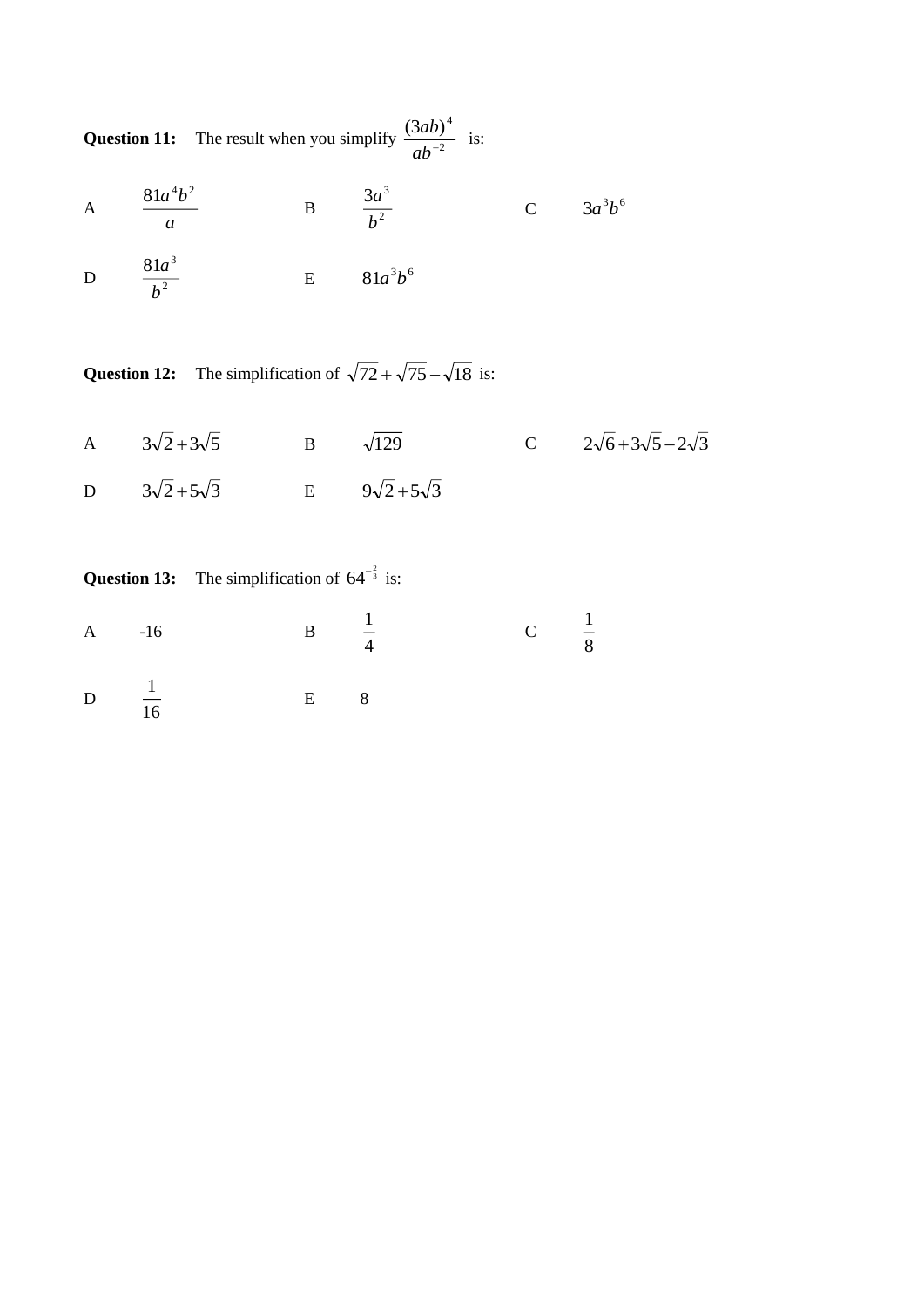|              |                          | <b>Question 14:</b> If $\frac{x}{x+1} - \frac{5}{x-2} = 1$ , then x is equal to:- |                  |                 |                |
|--------------|--------------------------|-----------------------------------------------------------------------------------|------------------|-----------------|----------------|
| $\mathbf{A}$ | $\overline{\phantom{a}}$ |                                                                                   | B $-\frac{1}{2}$ | C $\frac{1}{2}$ |                |
| $\mathbf D$  | $-2$                     | $E$ 1                                                                             |                  |                 |                |
|              | <b>Question 15:</b>      | The gradient of the line joining the points $(-4, 7)$ and $(3, 8)$ is:-           |                  |                 |                |
| $\mathbf{A}$ | $\overline{7}$           | B $\frac{1}{7}$                                                                   |                  | $C \t -1$       |                |
|              | D $-\frac{1}{7}$         | $E$ 1                                                                             |                  |                 |                |
|              | <b>Question 16:</b>      | The graph of $y = log_{10}(2x)$ has an x intercept of:-                           |                  |                 |                |
| $\mathbf{A}$ | (1,0)                    |                                                                                   | $B \t (0,2)$     |                 | $C = (0.5, 0)$ |
| $\mathbf D$  | (0,0)                    | E                                                                                 | (2,0)            |                 |                |
|              |                          |                                                                                   |                  |                 |                |

-----------------------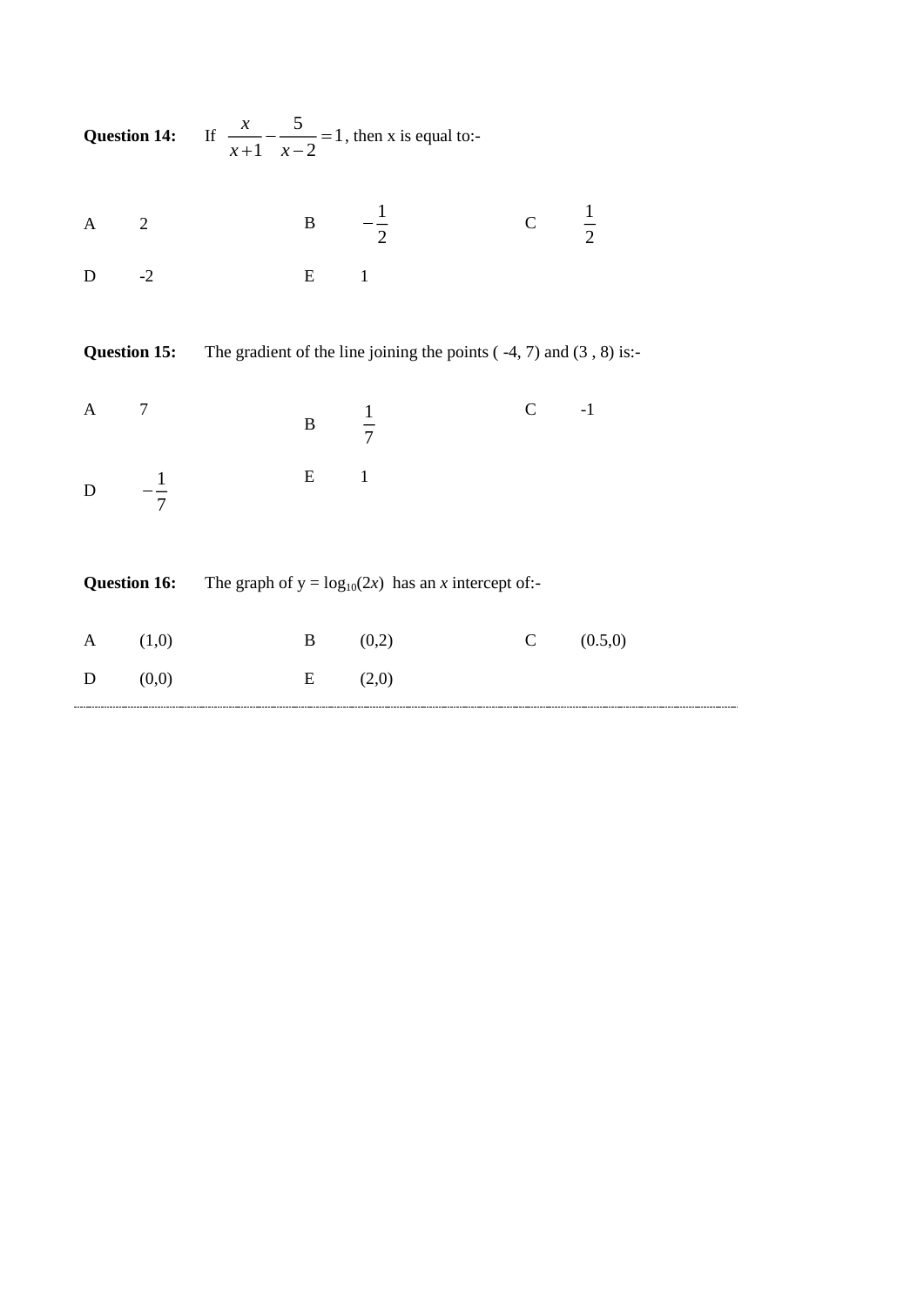**Question 17:** The solution to the pair of simultaneous equations shown is:

$$
4x+5y=14
$$
  
6x-2y=-17

| A $x=-1.5, y=4$ B $x=1, y=2$ C $x=5, y=7$          |  |  |
|----------------------------------------------------|--|--|
| D $x = \frac{2}{3}$ , $y = 5$ E $x = 6$ , $y = -2$ |  |  |

**Question 18:** The amplitude of the graph of  $y = -\frac{1}{2}\cos(2\theta)$  is:

| А |  | <u>т.</u> |
|---|--|-----------|
|   |  |           |

 $\mathbf D$  $\pi$  $\mathbf E$  $2\,\pi$ 

|           | <b>Question 19:</b> The <b>exact</b> value for $\cos\left(\frac{5\pi}{6}\right)$ is : |           |               |                |
|-----------|---------------------------------------------------------------------------------------|-----------|---------------|----------------|
|           | $\mathbf{B}$                                                                          |           | $\mathcal{C}$ | $\overline{2}$ |
| $\bigcap$ | E                                                                                     | $\bigcap$ |               |                |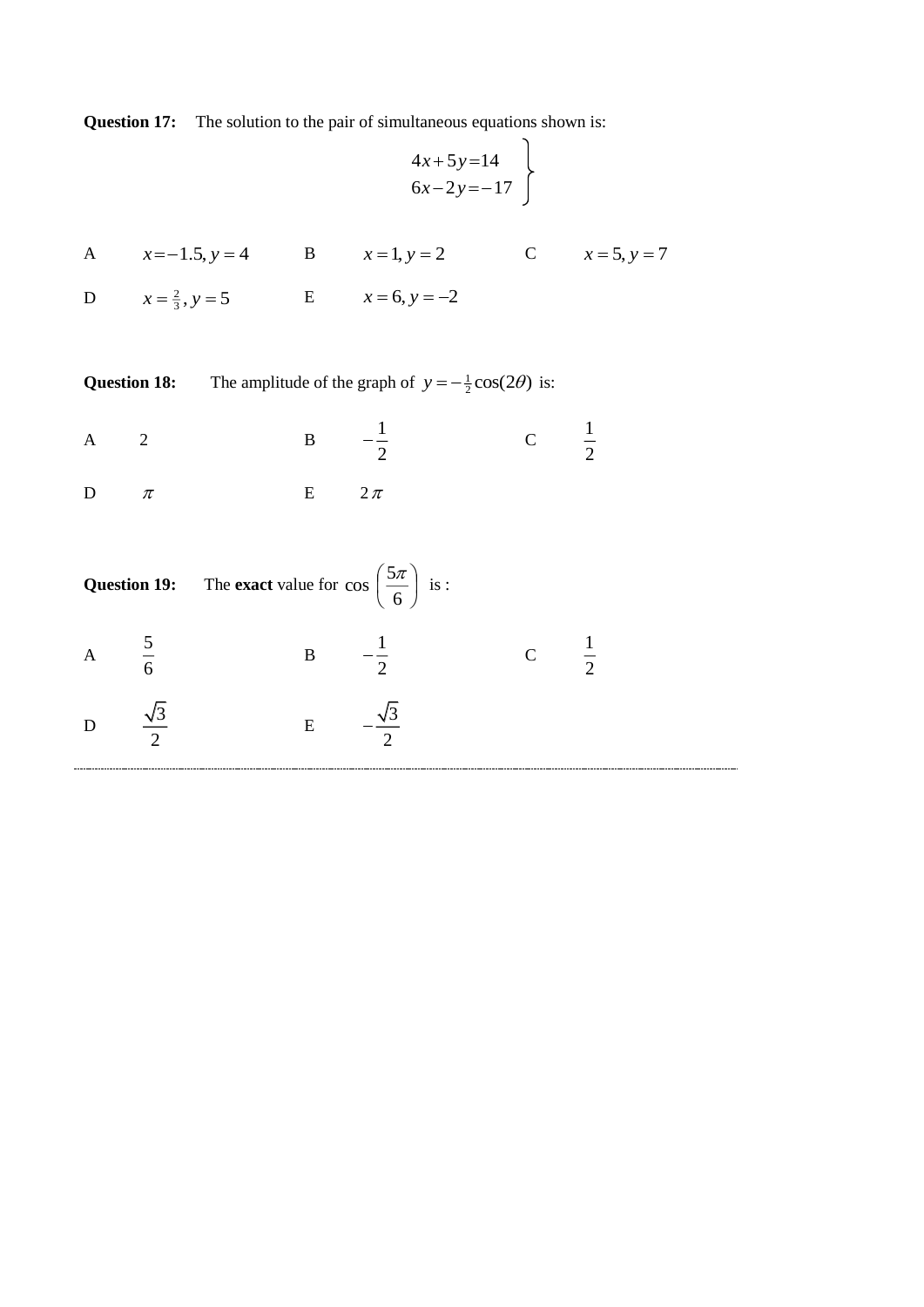|   | <b>Question 20:</b> | an ace is |           |          |             | For a well shuffled pack of 52 playing cards, the probability of selecting either a red card or |  |
|---|---------------------|-----------|-----------|----------|-------------|-------------------------------------------------------------------------------------------------|--|
| A | 15<br>26            |           | $\bf{B}$  | 29<br>52 | $\mathbf C$ | 13                                                                                              |  |
| D | 13                  |           | ${\bf E}$ | $\gamma$ |             |                                                                                                 |  |

**Question 21:** For the Venn Diagram shown  $n(A \cap B') =$ 

| A            |                           |                                       |
|--------------|---------------------------|---------------------------------------|
| B            | $\overline{7}$            | A —                                   |
| $\mathbf{C}$ |                           | $\begin{pmatrix} 3 & 6 \end{pmatrix}$ |
| D            | $\boldsymbol{\varLambda}$ | $7\overline{ }$                       |
| E            | - 11                      |                                       |

**Question 22:** In the school swimming team, 16 students were freestyle swimmers and 15 were backstroke competitors. If the total number of freestyle and backstroke competitors is 25, then the number of competitors who swim **only** freestyle is

| $\Delta$            | $\sim$ 31 | $\mathbf{B}$ 6 |    | $C \qquad 9$ |  |
|---------------------|-----------|----------------|----|--------------|--|
| $\sim$ 1.<br>$\Box$ |           | $E = 1$        | 10 |              |  |
|                     |           |                |    |              |  |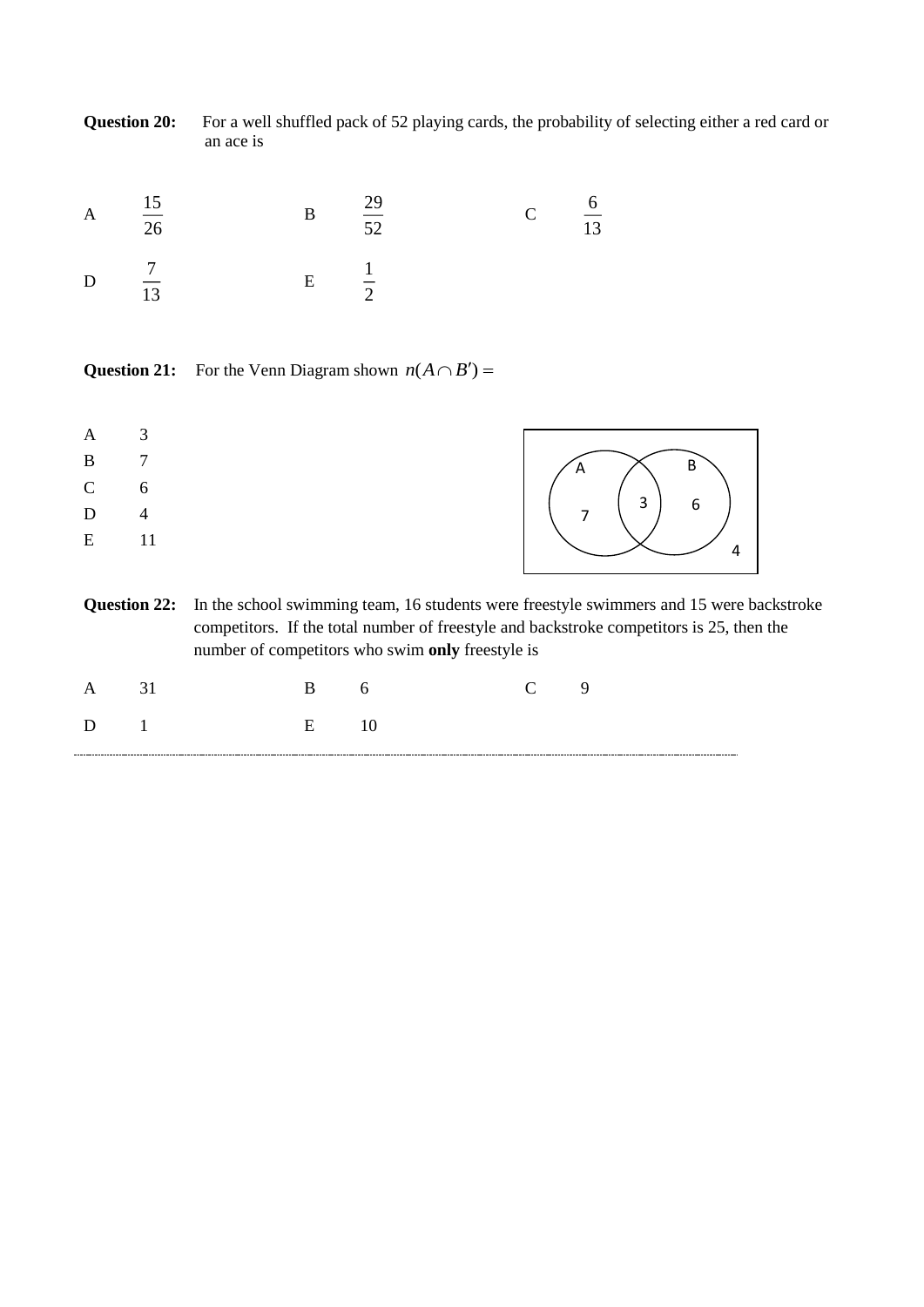**Question 23:** What is the derivative  $\int \frac{dy}{dx}$  $\left(\frac{dy}{dx}\right)$ of  $y = 2x^3$ 4  $y = 2x^3 - \sqrt{x} + \frac{3}{x^2}$  $=2x^3-\sqrt{x}+\frac{3}{4}$  ?

A 
$$
6x^2 - \frac{1}{2\sqrt{x}} - \frac{12}{x^3}
$$
 B  $2x^3 - x^{\frac{1}{2}} + 3x^{-4}$  C  $6x^2 - \frac{1}{2\sqrt{x}} - \frac{12}{x^5}$ 

D 
$$
6x^2 - 2x^{-\frac{1}{2}} - 12x^{-5}
$$
 E  $6x^2 - \frac{1}{2\sqrt{x}} + \frac{12}{x^5}$ 

**Question 24:** The turning point of the function  $f(x) = 2x^2 - 8x + 5$  is:

| a maximum at $(2,-3)$ B | a maximum at $(2,0)$ | a minimum at $(0,0)$ |
|-------------------------|----------------------|----------------------|
| a minimum at $(2,-3)$   | a minimum at $(2,0)$ |                      |

| <b>Question 25:</b> The integral $\int (x^2 - 2) dx$ is: |                        |  |                                              |  |  |  |  |
|----------------------------------------------------------|------------------------|--|----------------------------------------------|--|--|--|--|
|                                                          | A $2x+c$               |  | B $\frac{1}{3}x^3 - 2x + c$ C $x^3 - 2x + c$ |  |  |  |  |
|                                                          | D $\frac{1}{3}x^3 + c$ |  | E $\frac{1}{2}x^3 - 2x + c$                  |  |  |  |  |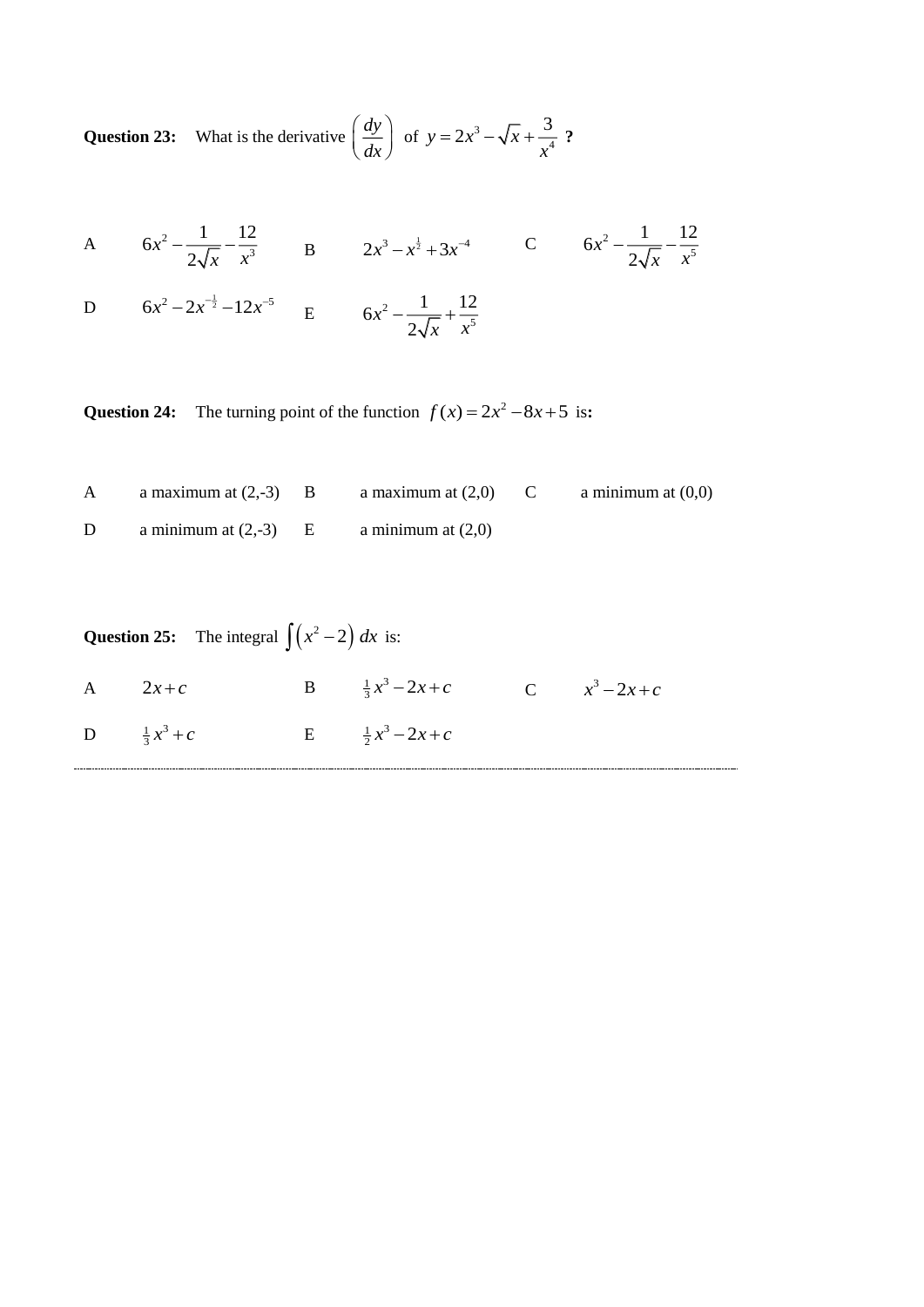## **Section 2: Short Answers**

In this section show all your working out clearly.

Question 26: Solve 
$$
\frac{4(3x+2)}{5} + 1 > -7
$$

-----------------------------

----------------------------

**Question 27:** Solve these simultaneous equations

$$
3x + 4y = -5
$$
\n
$$
x - y = 3
$$